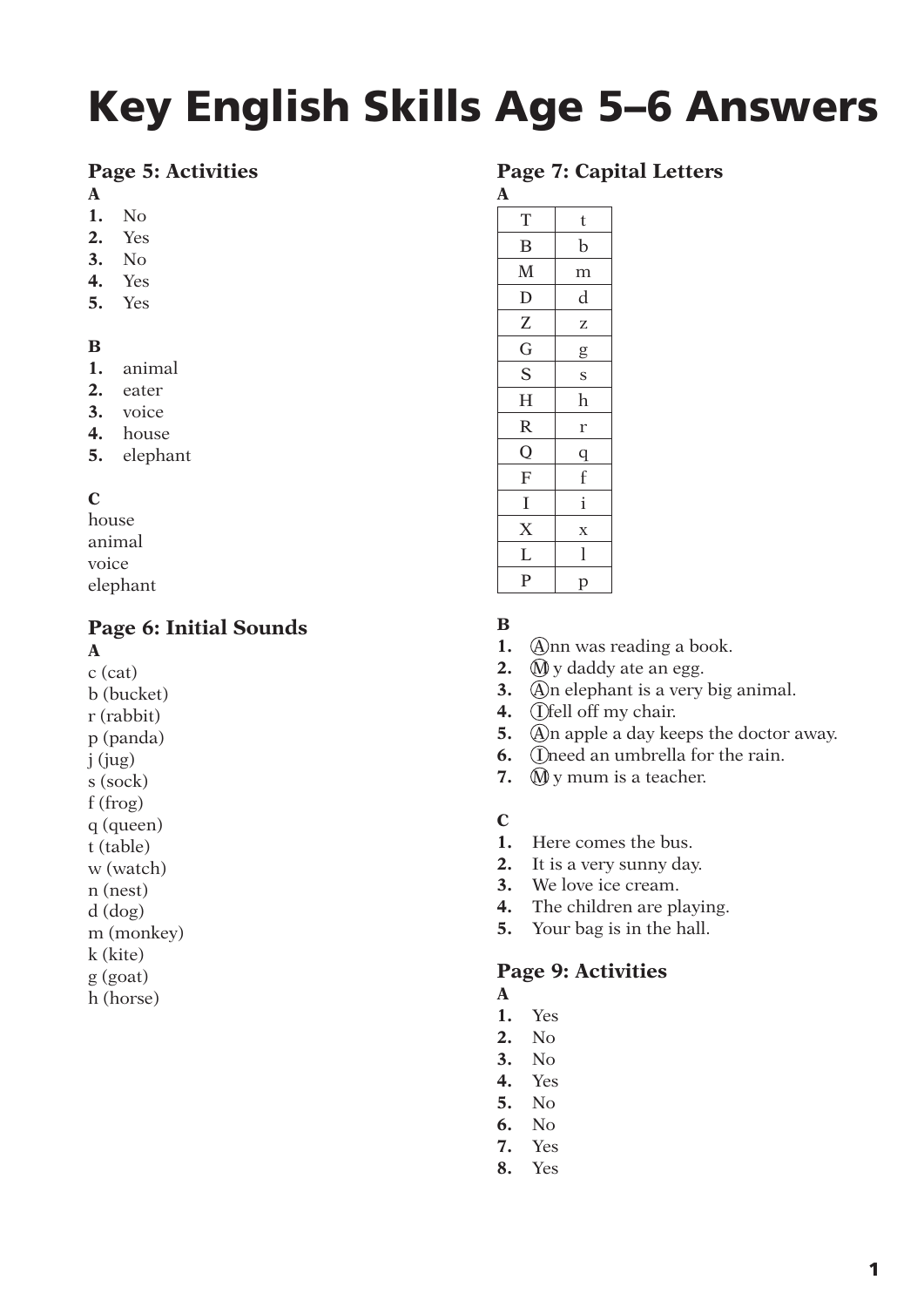| × | . .<br>. . |        |  |
|---|------------|--------|--|
|   | w<br>. .   | i<br>ł |  |

| þ | ¢            |               | $\mathbf b$               | $\mathbf{O}$ | $\mathbf k$  | g  |   |
|---|--------------|---------------|---------------------------|--------------|--------------|----|---|
|   | a            | $\mathbf n$   | $\boldsymbol{\mathrm{h}}$ | m            | $\mathbf C$  |    |   |
|   |              | ĸ             | $\rm{a}$                  | m            |              | a  |   |
|   | \$           | f             | $\mathscr{E}$             | ${\rm g}$    |              |    |   |
| ₩ | ı            | n             |                           | è            |              | \$ | ů |
| e | $\mathsf{e}$ | -S            | $_{\rm{u}}$               | m            | m            | e  |   |
|   | $\mathbf{s}$ | p             | ŗ                         |              | $\mathbf{H}$ | g  | d |
|   | $\mathbf C$  | ${\mathbf S}$ | Є                         | ŗ            |              | P  | S |

# **Page 10: Initial Sounds**

**A**  b (ball) f (fish) g (goat) m (mask) h (hippo) d (donkey) f (fox) b (bed) c (cake) n (net) d (duck)

### **B**

bun fan peg bag cat tiger panda fox lion fish hippo rabbit

# **Page 11: Using Words**

- **A**
- **1.** Ann is going to school.
- **2.** Jim can run fast.
- **3.** My teacher is very nice.
- **4.** I live in a house.
- **5.** It is a sunny day.
- **6.** I can read a story.
- **B**
- **1.** of
- **2.** of
- **3.** off
- **4.** of
- **5.** of
- **6.** off

# **Page 13: Activities**

- **A**
- **1.** Yes **2.** No
- **3.** Yes
- **4.** No
- **5.** Yes
- **6.** No

### **B**

crow house cheese fox tree roof

## **C**

- **1.** The crow saw some **cheese**.
- **2.** A **fox** saw the crow.
- **3.** The fox told the crow that she was **pretty**.
- **4.** The fox **ate** the cheese.
- **5.** The crow was a **silly** bird.
- **6.** The fox was a **clever** animal.

# **Page 14: Vowel Sounds**

**A** a (ant) i (pin) a (bat) i (bin) i (six) a (map)  $i(fin)$ a (rat) a (pan)

# **B**

tap jam mat tin man fan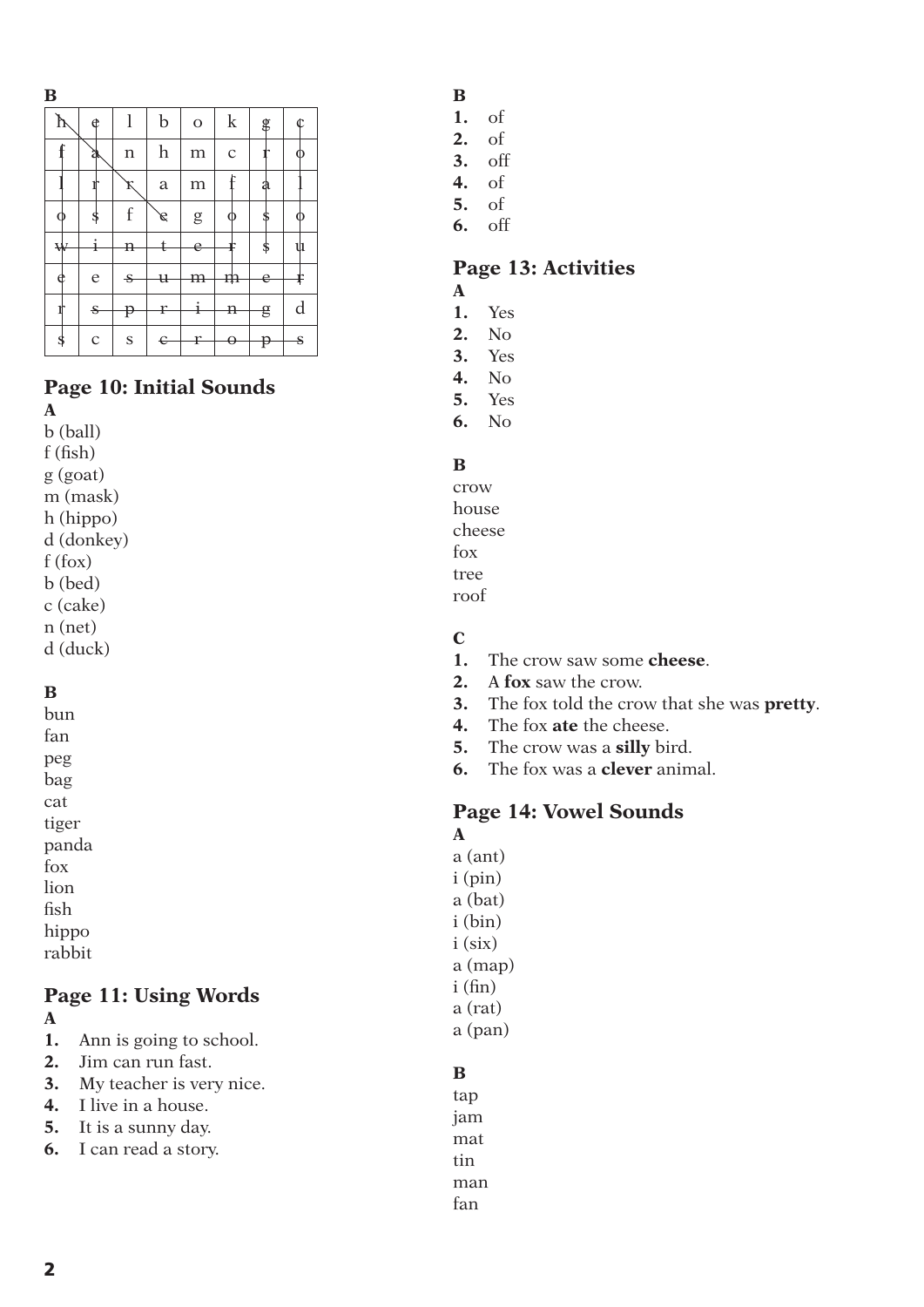# **Page 15: Full Stops**

### **A**

- **1.** I want to look at the television.
- **2.** He asked me about the book.
- **3.** I fell off my bike.
- **4.** My mum gave it to me.
- **5.** I am waiting for the bus.
- **6.** She pushed me into the water.

### **B**

- **1.** The boy ran across the road.
- **2.** My name is Tom.
- **3.** His mum is in hospital.
- **4.** The house was burnt down.
- **5.** We will meet at the shop.
- **6.** He eats too many sweets.

# **Page 17: Activities**

**A**

- **1.** No
- **2.** Yes
- **3.** No **4.** Yes
- **5.** Yes
- **6.** Yes
- **7.** Yes
- 

### **B**

- **1.** The **farmer** was poor.
- **2.** The farmer found the pot in a **field**.
- **3.** The neighbour thought the wife had **tricked** him.
- **4.** The farmer's **wish** came true.
- **5.** The pot was full of **silver** coins.
- **6.** The neighbour threw the snakes down the **chimney**.

### **C**

neighbour wish coins pot

# **Page 18: Vowel Sounds**

**A**  hen cot web mop bus sun egg

pup log

# **B**

pot rug

box

ten

nut

### **Page 19: Capital Letters A**

- **1.** Today is Ben's birthday.
- **2.** Tom and Emma like running.
- **3.** Halah and Bahir went to school.
- **4.** Jim and Pat are in the park.
- **5.** Lin is playing with Kim.
- **6.** I have a fish called Spot.

### **B**

Ben Jim Kim Bahir Tom

# **Page 21: Activities**

- **A**
- **1.** No
- **2.** Yes **3.** Yes
- **4.** No
- **5.** No
- **6.** Yes
- **B**

The rich man gave his **son** a **pansa**. Sanjay met a **girl** on the way to **market**. Sanjay **bought** a **watermelon**. Sanjay and the girl got **married**.

# **Page 22: Revision**

### **A**

h (hedgehog) u (umbrella) l (lion) s (sock) p (pencil) i (igloo) b (balloon) o (orange)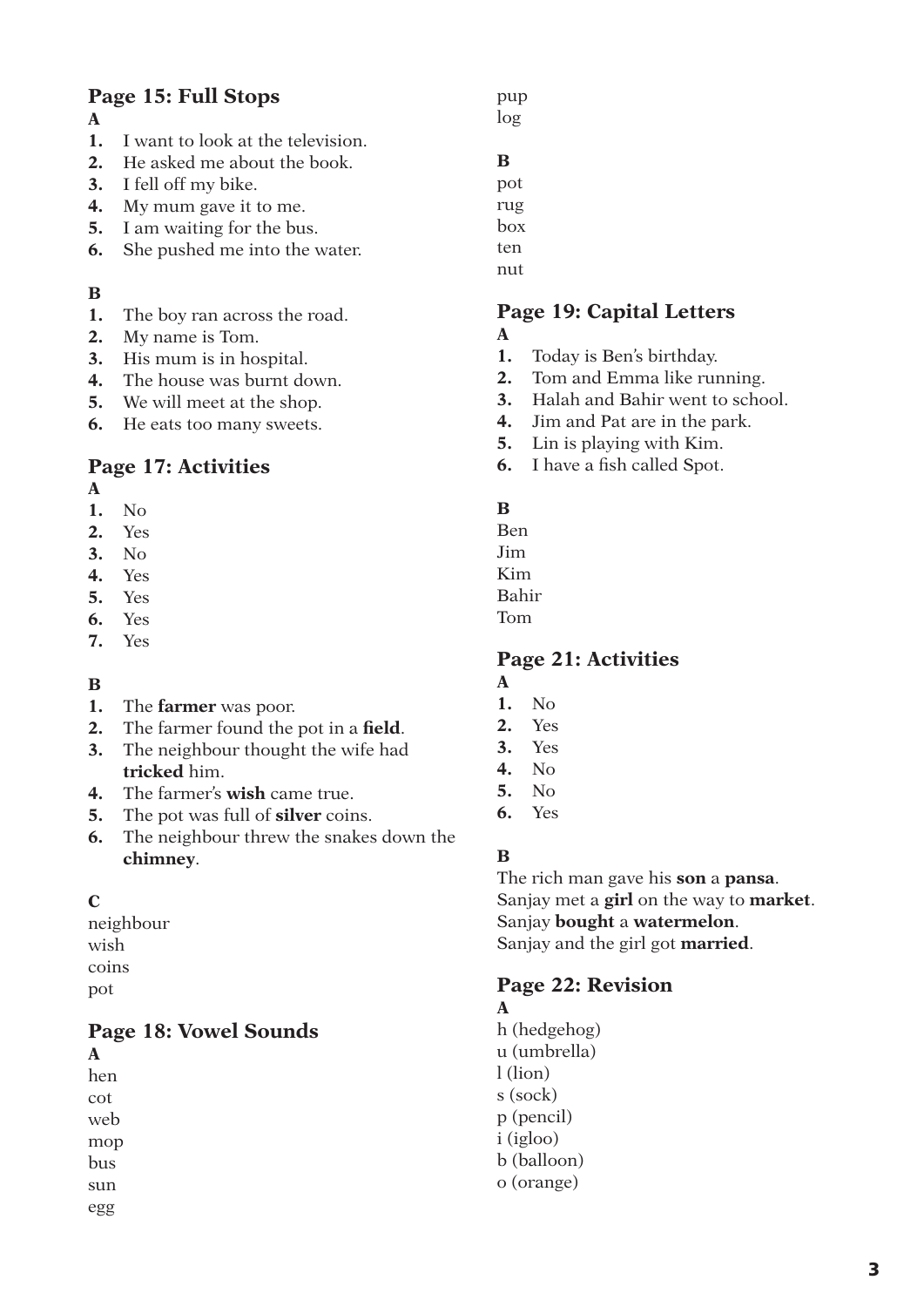# **Page 23: Capital Letters**

### **A**

sun

- **1.** Latif lives in Cairo.
- **2.** I live in England.
- **3.** Kim went to Paris.
- **4.** It is cold in Iceland.
- **5.** Ben loves going to Hong Kong.



| $\mathbf y$ | E                       | n       | g           |                         | а           | n                       | đ           |
|-------------|-------------------------|---------|-------------|-------------------------|-------------|-------------------------|-------------|
|             | $\overline{\mathsf{N}}$ | $\bf k$ | $\mathbf O$ | N                       |             | $\mathbf{O}$            | $\mathbf O$ |
|             |                         | è       |             | n                       |             | $\mathbf k$             | ⋔           |
| ¢           |                         | E       | Ŵ           | d                       | k           | $\overline{\mathbb{C}}$ | u           |
|             |                         | l       | a           | $\overline{\mathrm{K}}$ |             | a                       | b           |
| a           |                         | Y       | $\mathbf r$ | V                       | Ø           | i                       | a           |
| n           |                         | n       | a           | $\mathbf T$             | $\mathbf i$ | Ì                       | $\mathbf C$ |
|             | ą                       |         | s           | i                       | $\mathbf a$ |                         | k           |

# **Page 25: Activities**

- **A**
- **1.** No
- **2.** Yes
- **3.** No
- **4.** Yes
- **5.** No
- **6.** Yes

### **B**

- **1.** The King of England sent an **army** to Scotland.
- **2.** Robert the Bruce **lost** six times.
- **3.** He saw a **spider** in a cave.
- **4.** The spider did not **give** up.
- **5.** The spider gave Robert the Bruce **hope**.
- **6.** The King of England **went** back home.

**C**

Scotland cave spider England

# **Page 26: Initial Blends**

**A** pl (plate) dr (drum) sk (skate) fl (flower) st (stairs) cl (clown) tr (train) st (stop)

# **B**

crab stag flag pram star

# **Page 27: Capital Letters**

### **A**

- **1.** Peter got a new coat on tuesday.
- **2.** I will have a present for you on friday.
- **3.** may is my favourite month.
- **4.** My birthday is in march.
- **5.** Dad's birthday is in july.
- **6.** Ann got a big balloon on monday.

### **B**

- **1.** On Monday we start school.
- **2.** January is the first month of the year.
- **3.** Sunil's birthday is in August.
- **4.** It is my birthday on Sunday.
- **5.** I am going on holiday in May.
- **6.** Mum went to the doctor on Tuesday.

# **Page 29: Activities**

- **A**
- **1.** Yes
- **2.** No **3.** No
- 
- **4.** Yes **5.** No
- **6.** No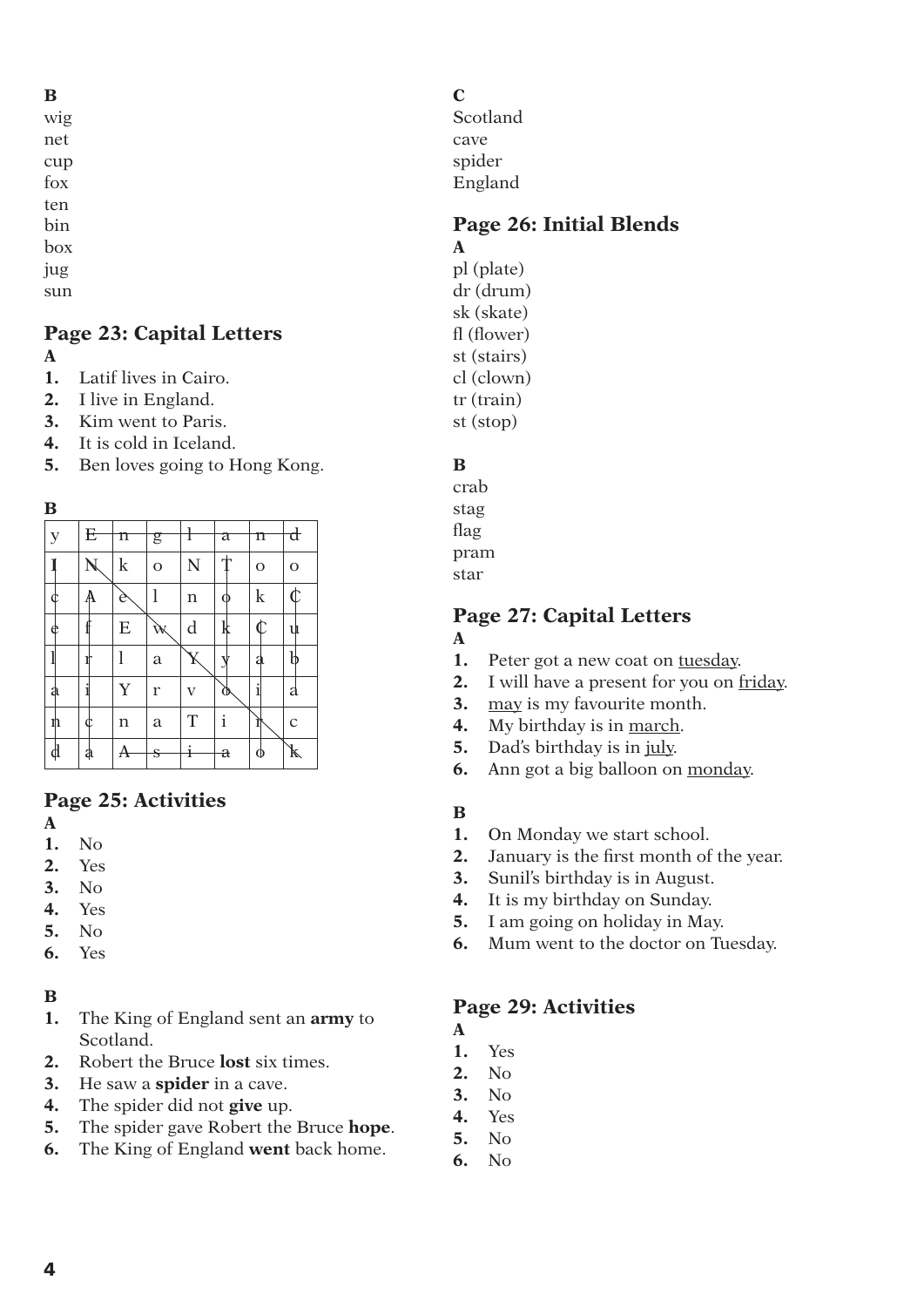### **B**

- **1.** The boy was looking after **sheep**.
- **2.** The boy was on a **hill**.
- **3.** The boy was **bored**.
- **4.** The boy cried **wolf**!
- **5.** The people did not **go**.
- **6.** The wolf killed the **sheep**.

# **Page 30: Phonics**

## **A**

- cl (clock) tr (trumpet) sw (swing) gr (grapes)
- cr (crayon)
- br (bridge)
- dr (dragon)
- tr (trolley)

# **B**

frog drum crab

# **Page 31: Grammar**

### **A**

- **1.** Ann and  $\Omega$  are going home.
- **2.** *I*) am getting a new coat.
- **3.** Abid and  $\overline{1}$  have the same birthday.
- **4.** *Ohave a cousin called Pat.*
- **5.** My sister and *I* have long hair.
- **6. (Dean hear the music playing.**

# **B**

- **1.** Tom and I are going fishing.
- **2.** I like drawing pictures.
- **3.** I will buy you a pencil.
- **4.** You and I can run.
- **5.** Mina and I lost the race.
- **6.** I am going on holiday.

# **Page 33: Activities**

- **A**
- **1.** Yes
- **2.** No
- **3.** Yes
- **4.** No
- **5.** Yes **6.** Yes
- **B**
- turnip old man cat dog

# **Page 34: Word Families A**

hat: mat, bat, cat fun: sun, bun, run hop: mop, pop, top hug: jug, rug, mug den: ten, hen, pen but: hut, nut, cut gap: map, cap, tap win: pin, fin, bin pan: can, man, van

# **Page 35: Grammar A**

**Child should have traced over the question marks.**

# **B**

- **1.** Where are you?
- **2.** Who is there?
- **3.** Why are you angry?
- **4.** Is Tom at home?
- **5.** How are you?
- **6.** What time is it?

# **C**

- **1.** Where is my coat?
- **2.** The cat is asleep.
- **3.** Is it a good book?
- **4.** What is it?
- **5.** The baby is happy.
- **6.** The frog is jumping.

# **Page 37: Activities**

- **A**
- **1.** No
- **2.** No
- **3.** Yes
- **4.** No
- **5.** No
- **6.** Yes

# **B**

mouse lion rope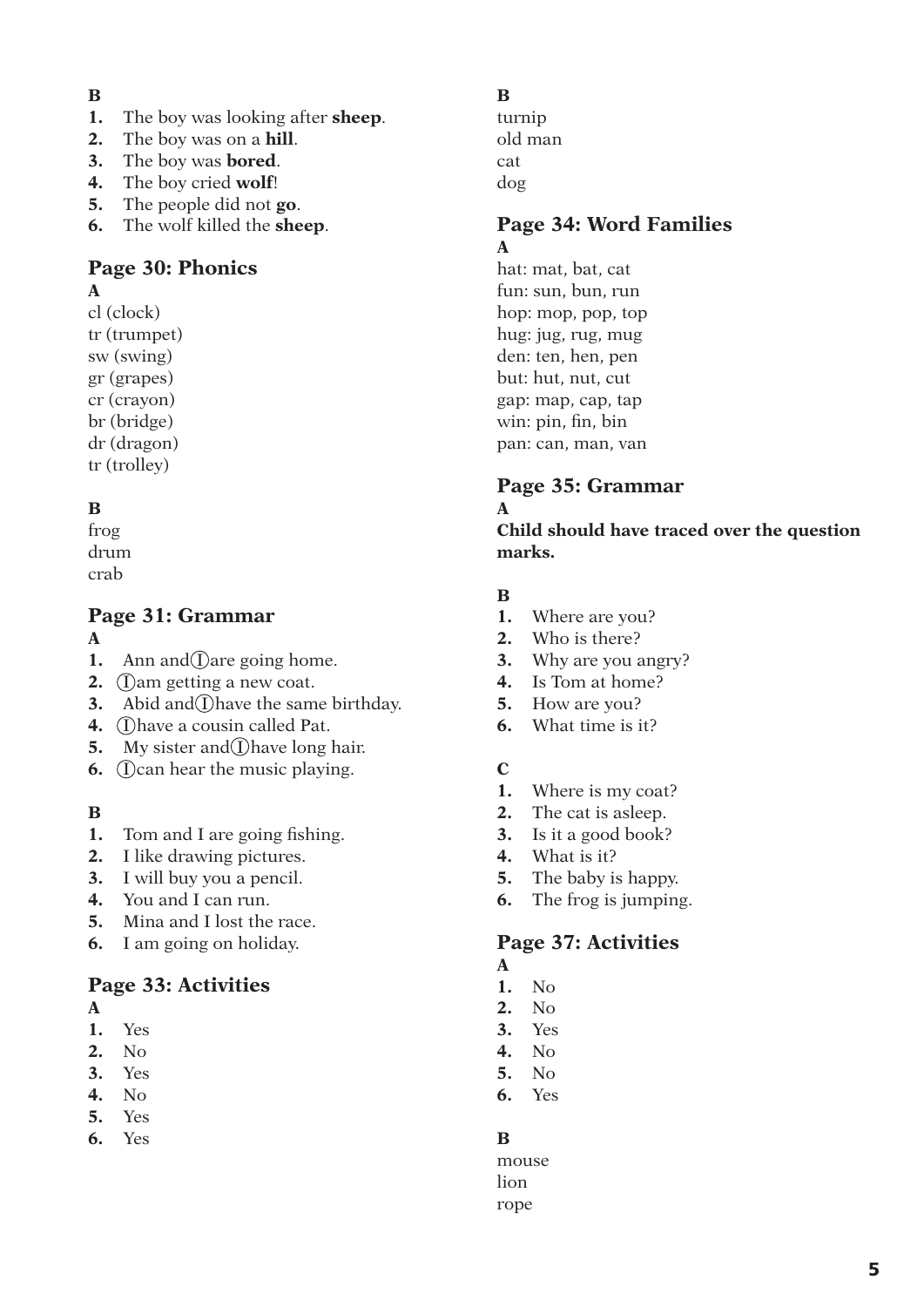### tree king

paw

# **C**

- **1.** A lion is a wild **cat**.
- **2.** The lion is the king of the **jungle**.
- **3.** The lion walked into a **trap**.
- **4.** The mouse **nibbled** the rope.
- **5.** The lion **thanked** the mouse.

# **Page 38: Phonics**

## **A**

plum dress grass black

grapes drum dragon brush plant

# **B**

- **1.** I saw a **dragon** in his cave.
- **2.** I was hungry and ate some **grapes**.
- **3.** I swept the floor with the **brush**.
- **4.** Amira wore a green **dress**.
- **5.** I gave the **plant** some water.
- **6.** Coal is **black**.

# **Page 39: Questions**

### **A**

- **1.** Where is my homework?
- **2.** Who is going to your party?
- **3.** When are you going on holiday?
- **4.** Why are you digging over there?

# **B**

- **1. Where** did you put the sweets?
- **2. Why** is Anna crying?
- **3. Who** is ringing the bell?
- **4. What** is in that jar?
- **5. When** did Mansa go to town?
- **6. How** do you do?

# **C**

- **1. Example:** My name is Katie.
- **2. Example:** I live in London.
- **3. Example:** I go to school Monday to Friday.
- **4. Example:** I go to school to learn.

# **Page 41: Activities**

- **A**
- **1.** Yes
- **2.** Yes
- **3.** No
- **4.** No
- **5.** Yes
- **6.** Yes

# **B**

lantern fan wives wind chimes

# **Page 42: Word Endings: 'ck'**

**A** rock lock neck sack duck

# **B**

lick back peck Jack sick pick luck suck pack

# **Page 43: Grammar**

# **A**

- **1.** Tom is going to school.
- **2.** Tomorrow we are going to town. **OR** We are going to town tomorrow.
- **3.** I will be seven in June. **OR** In June I will be seven.
- **4.** My friend Emma is in Spain. **OR** Emma is my friend in Spain.
- **5.** I have a banana for lunch. **OR** For lunch I have a banana.
- **6.** I go on holiday on Friday. **OR** On Friday I go on holiday.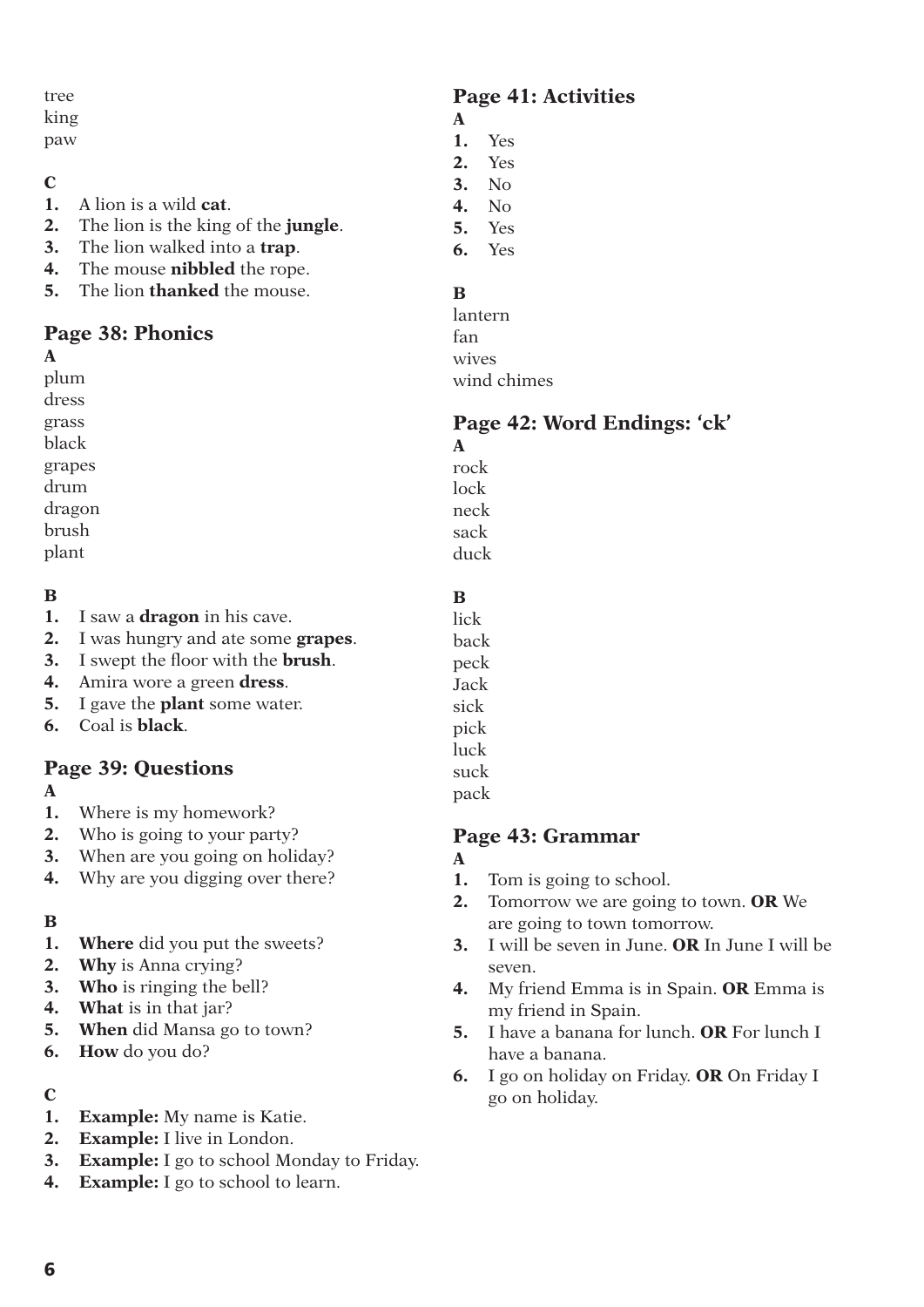### **B**

- **1.** The book **was** lost.
- **2.** The boys **were** very hungry.
- **3.** The dishes **were** broken.
- **4.** Ann **was** small but Sam and Dan **were** much bigger.
- **5.** They **were** very glad to be home.
- **6.** We **were** at the shop.

## **Page 45: Activities**

- **A**
- **1.** No
- **2.** Yes
- **3.** Yes
- **4.** No
- **5.** Yes
- **6.** Yes

### **B**

| $\mathbb h$   | $\mathfrak u$ | m  | i  | \$ | $\boldsymbol{\mathrm{h}}$ | $\mathbf q$   | $\mathbf u$ |
|---------------|---------------|----|----|----|---------------------------|---------------|-------------|
| ψı            | \$            | a  | S  |    | l                         | $\mathfrak u$ |             |
| ŋ             | Ŵ             | n  | \$ |    | ${\bf S}$                 | e             |             |
|               |               |    |    |    | g                         | e             |             |
| ${\rm g}$     | m             | m  |    |    | $\mathbf{p}$              | $\mathbf k$   | e           |
| $\mathbf{p}$  | m             | a  |    | ¢  | t                         | m             |             |
| $\mathfrak u$ | ¢             |    | n  | \$ | n                         | m             |             |
| e             |               | \$ | \$ | e  | u                         |               | S           |

# **Page 46: Word Endings: 'ing'**

**A** king wing ring

sing

### **B**

try – trying drink – drinking sing – singing call – calling walk – walking talk – talking tell – telling eat – eating sleep – sleeping  $fix - fixing$ read – reading

# **C**

- **1.** I am **trying** to read my book.
- **2.** Abdul is **playing** a game.
- **3.** Emma is **eating** her lunch.
- **4.** Mum is **singing** a song.
- **5.** The baby is **sleeping** in her cot.
- **6.** Dad is **talking** to Uncle Ben.

### **Page 47: Grammar A**

- **1.** I live in town.
- **2.** Tom and Meg are eating.
- **3.** We have no school on Saturday.
- **4.** I am going shopping today.
- **5.** Ben and Sam are going to Spain.
- **6.** Aditi will be seven in June.

### **B**

- **1.** Tom knows **where** Emma is.
- **2.** We **were** told to go home.
- **3. Where** are you going?
- **4.** Ben and Sam **were** at the match.
- **5.** I can't see **where** my hat is.
- **6.** You and I **were** the best at reading.

## **Page 49: Activities**

- **A**
- **1.** No
- **2.** Yes
- **3.** No
- **4.** Yes **5.** No
- 
- **6.** Yes

### **B**

Once there was a **prince** who wanted to marry a **real** princess. One wet, windy **night**, a princess knocked on the **door**. She said she was a real **princess**. The **queen** did not think she was a real princess. She made up a **bed** for the princess but put three **peas** on it. She put twenty **mattresses** on top of the three peas. The next morning the princess told the queen that she had slept very **badly**. She said that there had been something very **hard** under her. Then the queen knew that the **princess** was a real princess. The prince had found his real princess and they got **married**.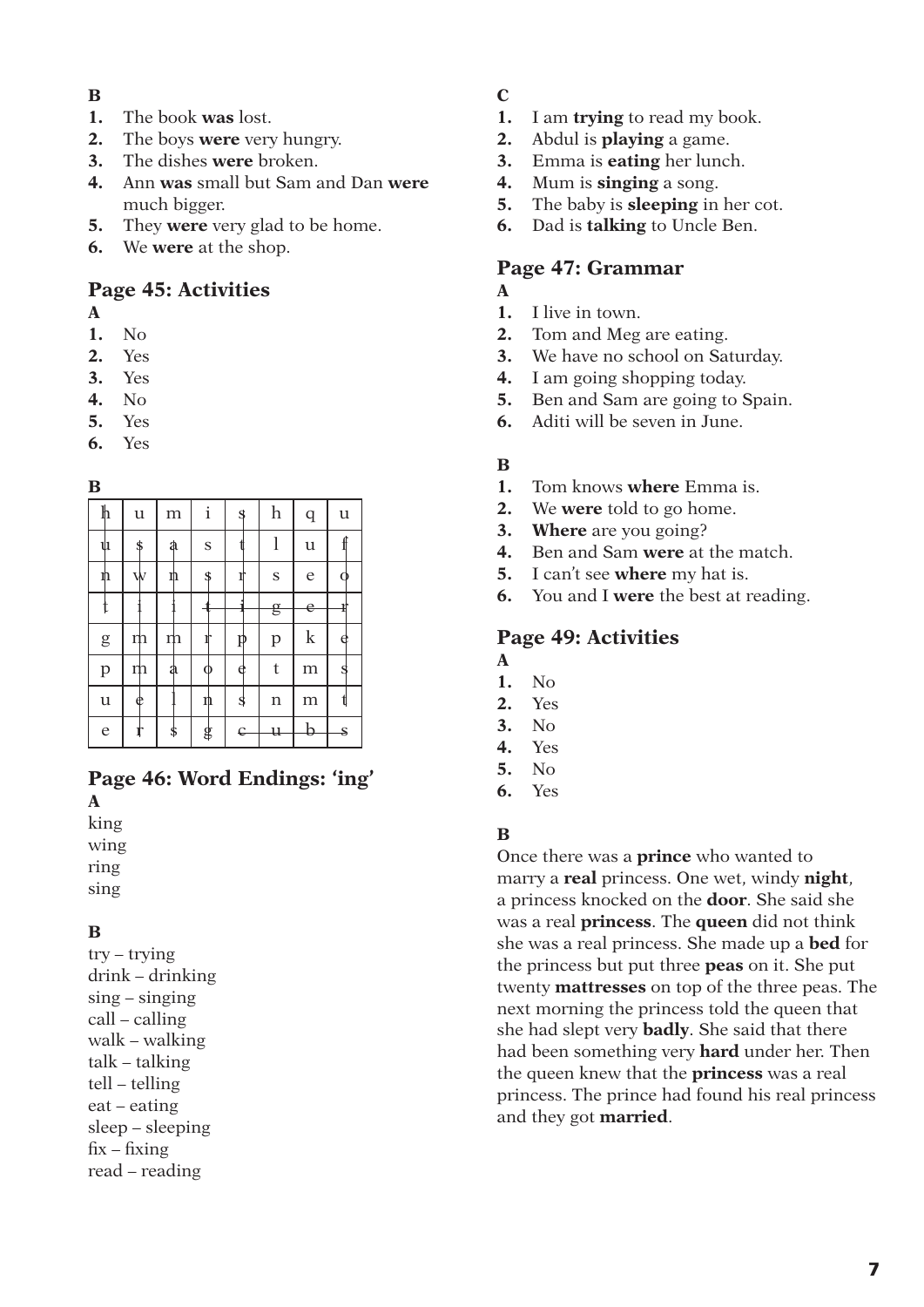### **Page 50: Phonics A**

cr (crab) dr (dress) fr (fridge) pr (princess) cr (crane) tr (train) br (bread) cr (crocodile) gr (grapes) pr (prince) tr (triangle)

# **B**

drum flag stamp clock star plum grass glass

# **Page 51: Questions**

### **A**

- **1.** Where is your sister today?
- **2.** What are you eating?
- **3.** Will we play football on Saturday?
- **4.** Who ate all my dinner?
- **5.** Why is Tom still in bed?
- **6.** Do you like apples and oranges?

# **B**

- **1. Where** are you going on holiday?
- **2. Who** did you talk to?
- **3. How** is your broken leg?
- **4. Why** did you take my apple?
- **5.** When will the dinner be ready?
- **6. What** did you do with the book?

### **C**

- **1.** I know all my tables.
- **2.** Do you have any sweets left?
- **3.** He does not know his spellings.
- **4.** What is your name?
- **5.** Where do you live?
- **6.** The window is broken.

# **Page 53: Activities**

- **A 1.** No
- **2.** Yes
- **3.** Yes
- **4.** No
- **5.** Yes
- **6.** No

# **B**

Sometimes chimpanzees are called 'chimps'. Chimps are friendly, **playful** animals. They have strong hands and feet for **swinging** from branch to **branch**. A mother chimp carries the baby chimp until it is **five** months old. Then it learns how to **walk** but stays by its mother until it is **four** years old. Chimps **comb** each other's hair with their lips, teeth and fingers. This helps them to get rid of dust and **insects**. When chimps meet each other they kiss, rub noses or **smile**. They are **clever** animals and can be taught tricks.

# **Page 54: Word Endings: 'ss', 'll'**

- **A** well gull hill kiss mess
- bell
- hiss
- full

# **B**

- **1.** Jack and Jill went up the **hill**.
- **2.** Emma wants to **pass** her test.
- **3.** The baby gave her doll a **kiss**.
- **4.** I heard a **bell** ringing.

### **C**

- **1.** There is no water in the **well**.
- **2.** Ben **fell** off the wall.
- **3.** Fu passed the **ball** to Lian.
- **4.** '**Tell** Sam to go to the shop,' said Mum.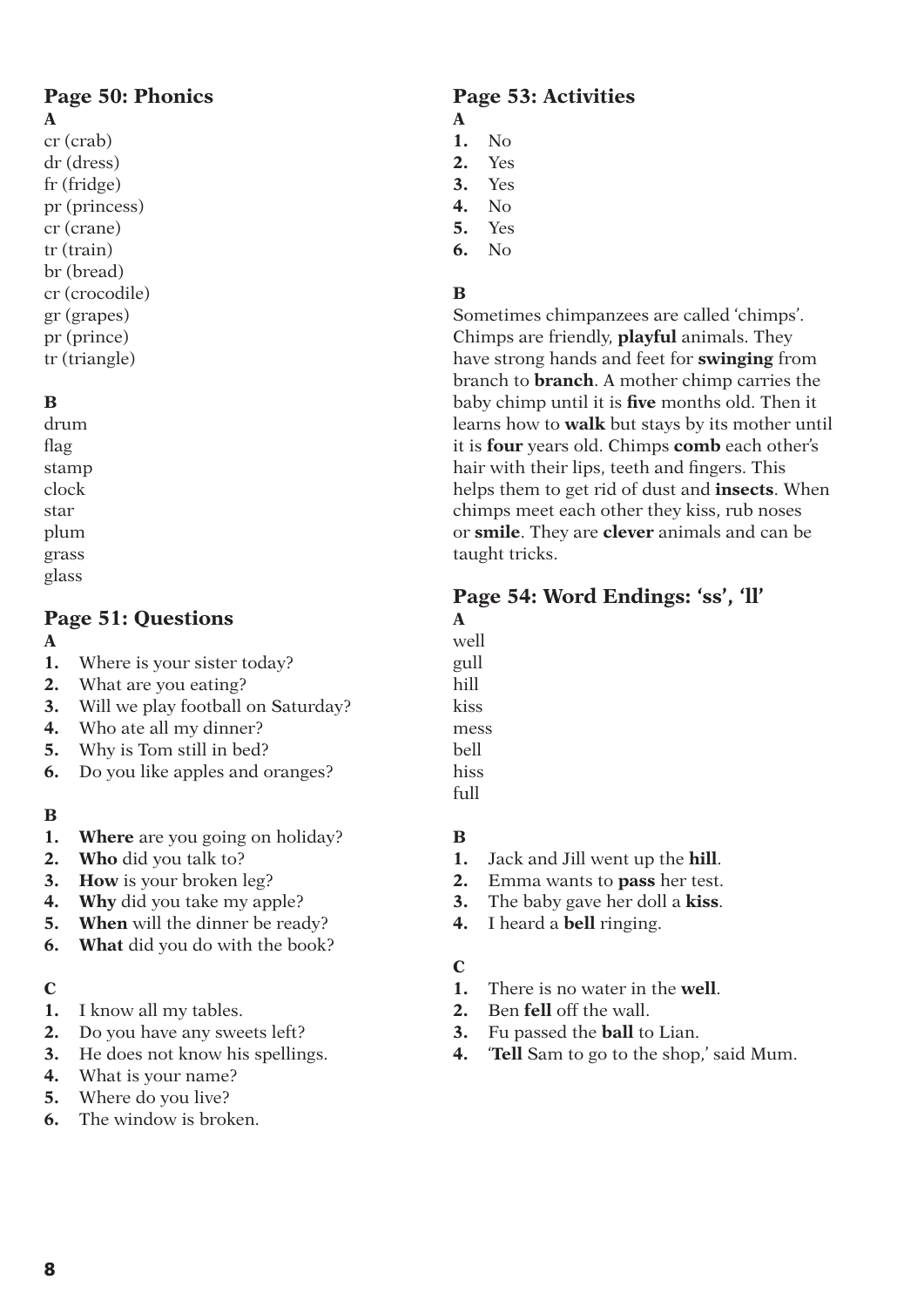# **Page 55: Capital Letters**

- **A**
- **1.**  $\hat{M}$  y birthday is next  $\hat{T}$  uesday.
- **2.**  $\Omega$  went with  $\Omega$  am to  $\Omega$  aris.
- **3.**  $\mathbb{N}$ y favourite day is  $\mathbb{N}$ ew  $\mathbb{N}$ ear's  $\mathbb{N}$ ay.
- **4.** Clions live in Africa.
- **5.**  $\Omega$  am going to  $\Omega$  apan in  $\Omega$  une.
- **6. F**rank comes from Australia.

## **B**

- **1.** Tom's birthday is in April.
- **2.** When I go to Pakistan I will buy you a present.
- **3.** Penguins live in Antarctica.
- **4.** Tonga is in the Pacific Ocean.
- **5.** Last Monday I went for a walk.
- **6.** I went to Jafar's house on Wednesday.

### **Page 57: Activities A**

Sheep eat together  $\sqrt{\phantom{a}}$  is called a ewe. Some sheep live  $\diagdown$  in the spring. The mother sheep  $\left\langle \right\rangle$  the sheep's wool. The father sheep  $\longrightarrow$  is called a ram. Lambs are born  $\angle$   $\angle$   $\Diamond$  on hill farms. The farmer shears  $\angle$  and rest together.

# **B**

- **1.** No
- **2.** No
- **3.** Yes
- **4.** No
- **5.** No
- **6.** No
- **7.** Yes
- **8.** No

# **C**

lamb ewe ram sheep

# **Page 58: Phonics**

**A** hand tent wasp lamp mask fist jump pump belt band milk nest

# **B**

- **1.** The **wasp** stung Ben.
- **2.** The baby bird hid in the **nest**.
- **3.** I need a **pump** for the flat tyre.
- **4.** The little boy got **lost** in the shop.
- **5.** I made a castle in the **sand**.
- **6.** The camel has one **hump**.

### **Page 59: Compound Words A**

 $sea \sim$  cake  $pan \times$  keeper night  $\sim$   $\sim$  eull  $\sim$  mare

seagull pancake nightmare goalkeeper

 $post \sim$  berry house  $\geqslant$  /\_mint pepper  $\mathbb{X}$  work goose  $\angle$   $\triangle$  card

postcard housework peppermint gooseberry

### **B**

| 1. | (stepmother)         | $=$ | step  | $+$    | mother  |
|----|----------------------|-----|-------|--------|---------|
| 2. | <i>(green/house)</i> | $=$ | green | $+$    | house   |
| 3. | (newspaper)          | $=$ | news  |        | paper   |
| 4. | (sea)sick)           |     | sea   |        | sick    |
| 5. | <i>(pine apple)</i>  | $=$ | pine  |        | + apple |
| 6. | (car) wheel)         | $=$ | cart  |        | wheel   |
| 7. | <i>dighithouse</i>   | $=$ | light | $^{+}$ | house   |
| 8. | (kidmap)             |     | kid   | $^{+}$ | nap     |
|    |                      |     |       |        |         |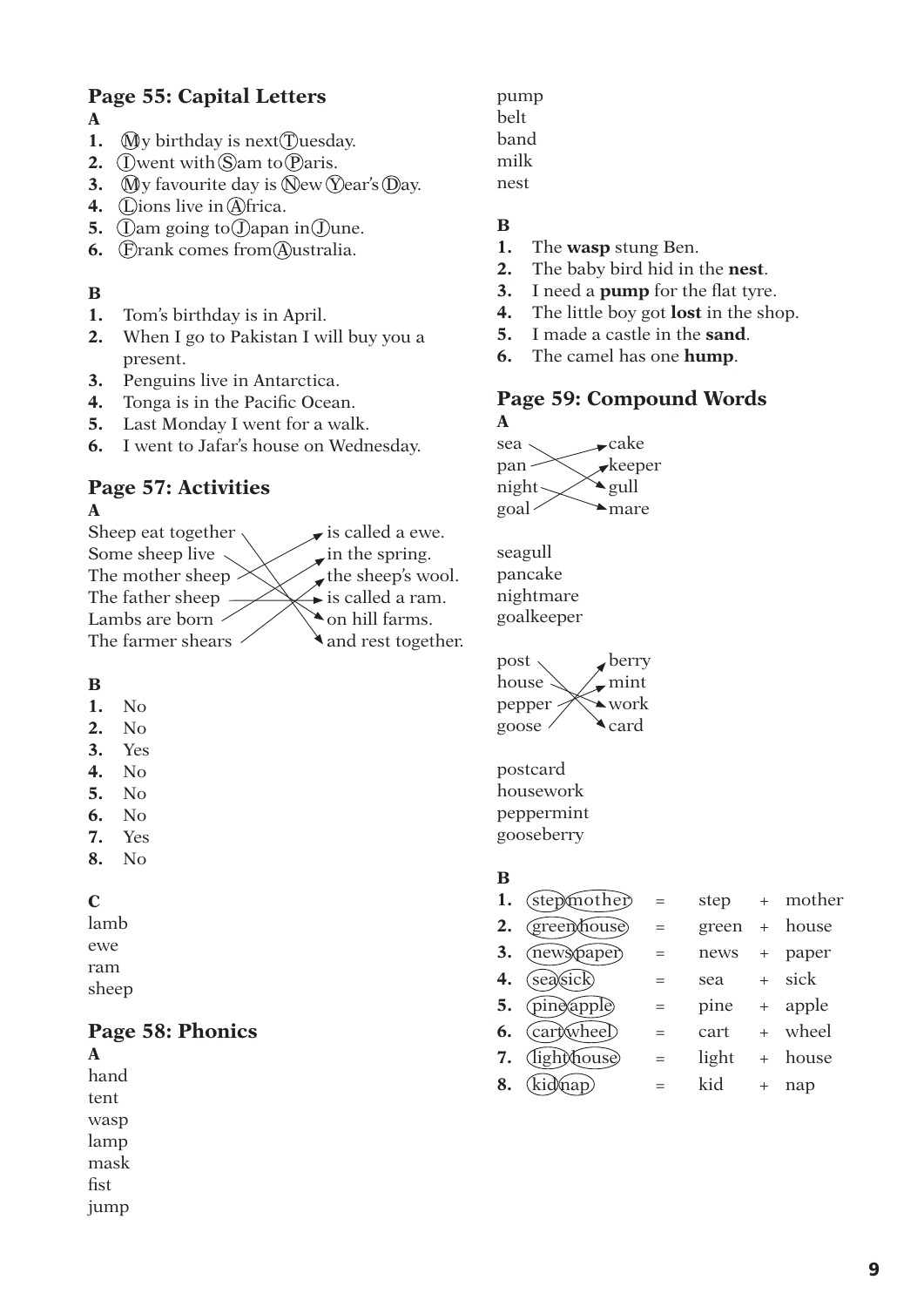# **Page 61: Activities**

### **A**

- **1.** No
- **2.** No
- **3.** Yes
- **4.** No
- **5.** Yes
- **6.** No

# **B**

- **1.** spines
- **2.** summer
- **3.** animal
- **4.** garden
- **5.** hibernation
- **6.** snails
- **7.** spring
- **8.** hedgehog

# **Page 62: Final Blends**

**A** desk mask tent wind belt dump test tank

**B**

| ß              |                |              |                        |                           |                         |              |             |
|----------------|----------------|--------------|------------------------|---------------------------|-------------------------|--------------|-------------|
| $\mathbf{s}$   | $\mathfrak{u}$ |              | $\frac{1}{\mathbf{k}}$ | g                         | d                       | e            | i           |
| ⋫              | $\bf k$        | $\mathbf u$  | l                      | $\mathbf{h}$              | e                       | ı            | p           |
| $\frac{1}{2}$  | f              | $\mathbf{s}$ | e                      | $\mathbf{H}$              | $_{\rm d}$              | m            | $\mathbf C$ |
| \$             | t              |              | $\mathbf O$            | W                         | į                       | $\mathbf{n}$ | $_{\rm k}$  |
|                | m              |              | Ś                      | ŧ                         | e                       | j            | S           |
| $\mathbf{y}$   | n              | æ            | l                      | $\boldsymbol{\mathrm{d}}$ | e                       | $\mathbf n$  | ŧ           |
| $\overline{O}$ | $\mathbf X$    | k            | $\mathbf h$            | $\mathbf u$               | $\overline{\mathbf{V}}$ | $\mathbf O$  | $\mathbf i$ |
| $\rightarrow$  | e              | $\mathbf{s}$ | ŧ                      | $\frac{1}{2}$             | $\mathbf{\mathfrak{u}}$ | m            | p           |

# **Page 63: Compound Words A**



homework milkman football farmhouse teapot

black  $\sim$  brush hedge  $\searrow$  board arm  $\rightarrow \rightarrow$  chair lady  $\longrightarrow$  bird hair  $\wedge$   $\wedge$  hog

blackboard hedgehog armchair ladybird hairbrush

# **B**

| 1. | (baske)(ball) | $=$ | basket | $^{+}$    | ball  |
|----|---------------|-----|--------|-----------|-------|
| 2. | (lighmouse)   | $=$ | light  | $\ddot{}$ | house |
| 3. | (keyhole)     | $=$ | key    | $^{+}$    | hole  |
| 4. | (snowman)     | $=$ | snow   | $\ddot{}$ | man   |
| 5. | rain bow      | $=$ | rain   |           | bow   |
| 6. | star\fish     |     | star   | $^{+}$    | fish  |
| 7. | raindrop)     | $=$ | rain   | $^{+}$    | drop  |
| 8. | blind\fold`   |     | blind  |           | fold  |
|    |               |     |        |           |       |

### **Page 65: Activities A**

Once there was  $\sim$  to have a drink. She could not get  $\setminus$   $\bigwedge$  down into the jug. The water moved up  $\chi$  stones into the jug.<br>The crow kept dropping  $\chi$  higher in the jug. The crow kept dropping The crow was able  $\Diamond$   $\Diamond$  a very thirsty crow. The crow pushed her beak  $\lambda$  near the water.

# **B**

**Top left picture:** The crow saw an old jug with water in it.

**Top right picture:** The crow dropped a stone into the jug.

**Bottom left picture:** The crow pushed her beak down into the jug.

**Bottom right picture:** At last the crow was able to have a drink.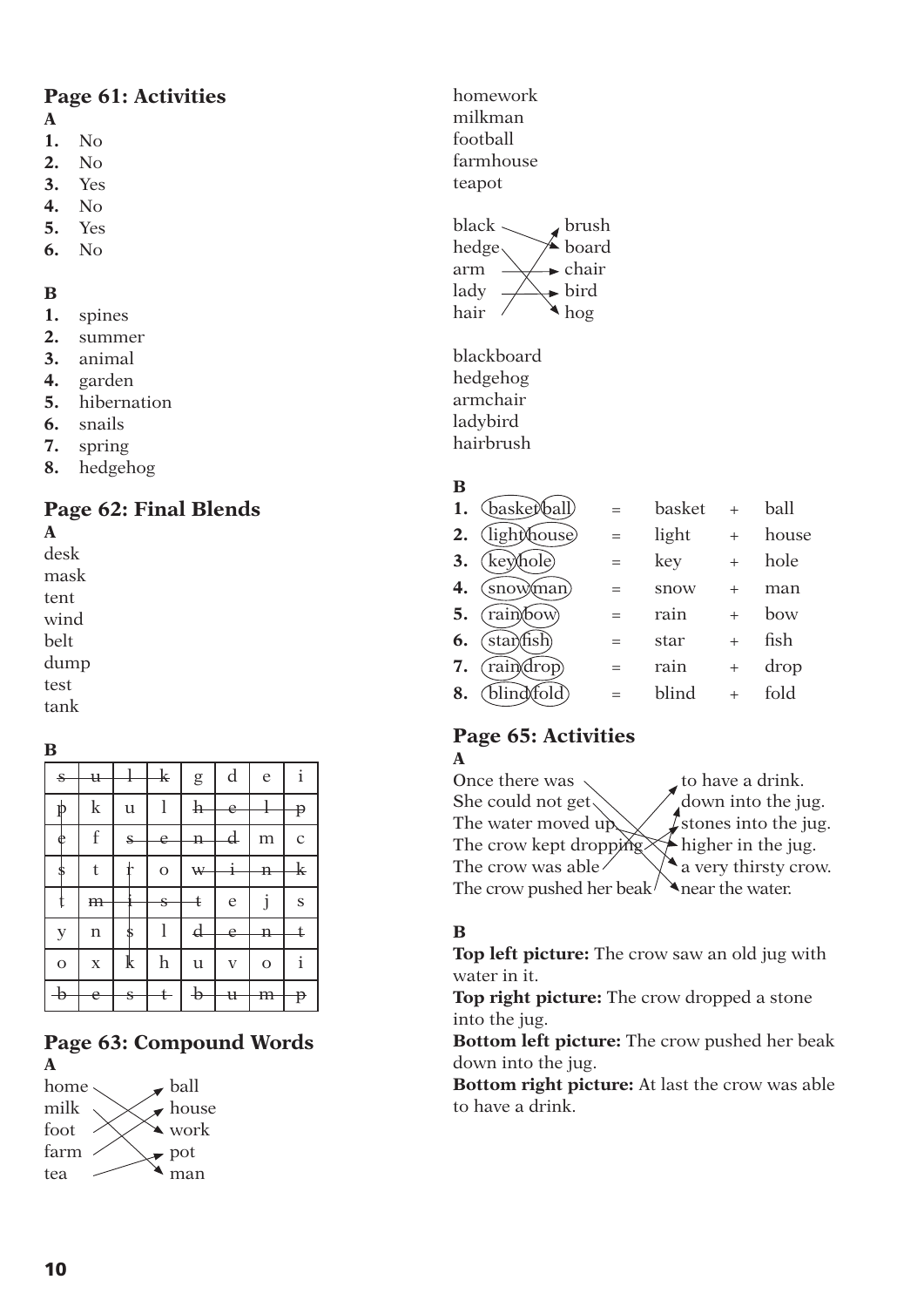### **Page 66: Final Blends A**

- Across:
- **1.** lamp
- **4.** tent
- **7.** dust
- **9.** nest
- **11.** milk
- **14.** lift
- **15.** elf

### Down:

- **1.** list
- **2.** pond
- **3.** belt
- **5.** tank
- **6.** wasp
- **8.** sink
- **10.** pink
- **12.** half
- **13.** test



# **Page 67: Grammar**

### **A**

- **1.** Ben went to see his friend Emma.
- **2.** Jacob will be in Lagos on Saturday.
- **3.** My birthday is in April.
- **4.** I am going to Dubai in March.
- **5.** Bob is six and so am I.
- **6.** This Sunday I am having a party.

## **B**

- **1.** How is your uncle today?
- **2.** I will be seven in March.
- **3.** Where is the other show?
- **4.** Why are you so angry?
- **5.** What is wrong with you?
- **6.** Meg won the race.

# **Page 69: Activities**

- **A**
- **1.** No **2.** No
- **3.** Yes
- **4.** Yes
- **5.** Yes
- **6.** No
- 

### **B**

- **1.** A fox fell into a well.
- **2.** The sheep ran away.
- **3.** The rabbit would not help the fox.
- **4.** The fox put the bucket into the well.

### **C**

fox rabbit

sheep goat

### **Page 70: Word Endings: 'all' A**

tall wall ball

fall

call

hall

# **B**

**1.** The tall man is to make a call. Yes The ball will fall off the wall. No **2.** The cat is in the hall. No The ball is in the hall. Yes **3.** The small dog has a ball. Yes The tall girl is in the hall. No **4.** The small ball is on the wall Yes If I fall, I will call. No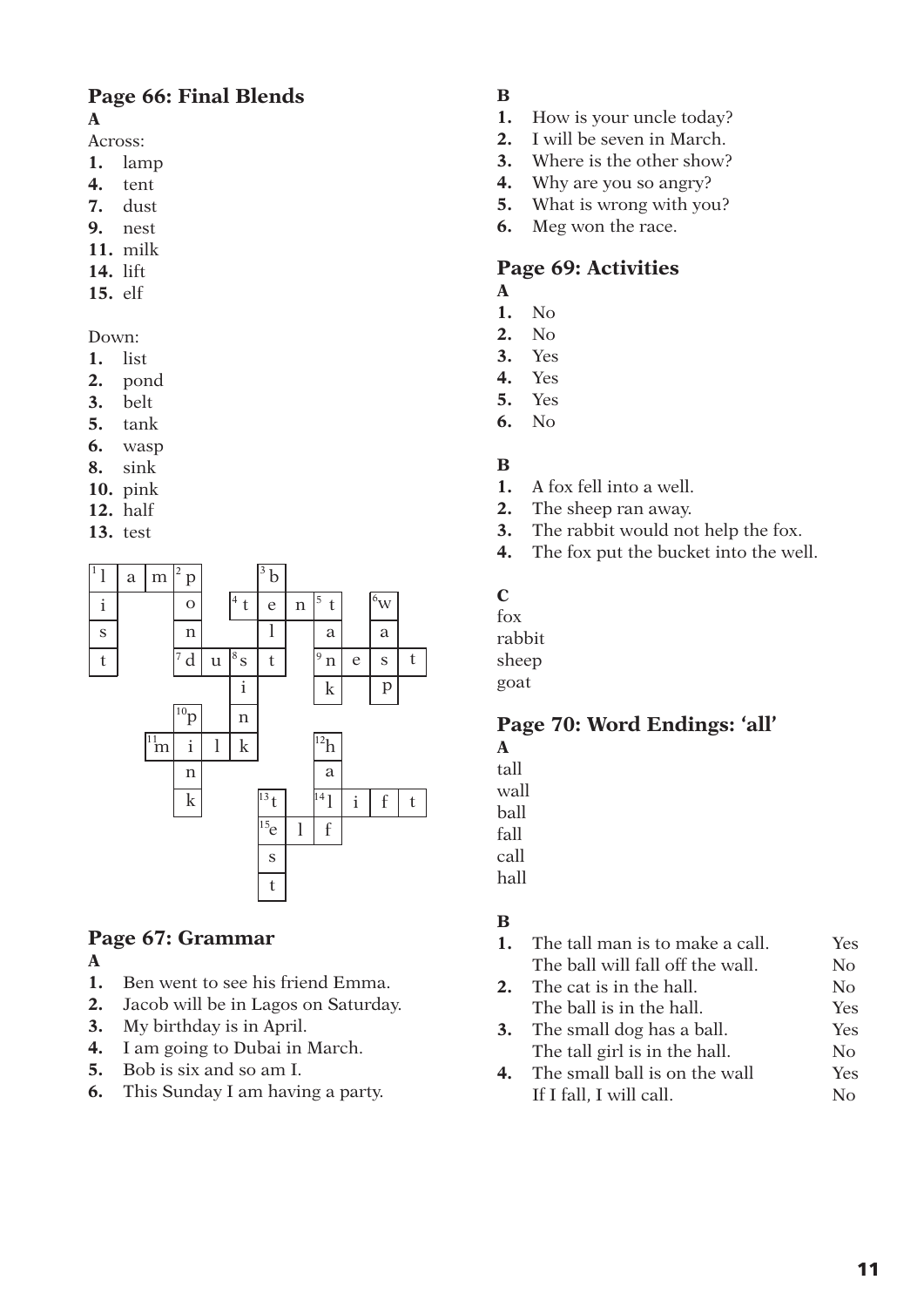# **Page 71: Using Words**

- **A**
- **1.** I **would** like to go to Egypt on holiday.
- **2.** The table is made of **wood**.
- **3.** Pabla **would** not eat his lunch.
- **4.** The **wood** has lots of flowers in it.
- **5.** Who **would** like more cake?
- **6.** She **would** not play with me.

### **B**

| sun)(set)    |     | sun   |        | set    |
|--------------|-----|-------|--------|--------|
| pass\port)   |     | pass  | $^{+}$ | port   |
| track/suit)  | $=$ | track | $^{+}$ | suit   |
| (trap)(door) |     | trap  | $^{+}$ | door   |
| suntflower)  |     | sun   | $^{+}$ | flower |
| black\bird)  | $=$ | black | $^{+}$ | bird   |
| supermarket) | $=$ | super | $^{+}$ | market |
| scareXcrow)  |     | scare |        | crow   |
|              |     |       |        |        |

# **Page 72: Reading**

### **A**

Meg and Tom were in **town**. The circus parade came up the **road**. The **clowns** came first. They had baggy **trousers** and tall red **hats**. Everybody laughed at the **clowns**.

Along came a big **van**. The **lions** were in the **van**. The elephant has a long **trunk**. 'Please **Mum** and **Dad**, may we go to the **circus**?' asked Meg and Tom.

# **Page 73: Activities**

### **A**

- **1.** Tom and Meg were in **town**.
- **2.** The **circus** came up the road.
- **3.** The **clowns** came first.
- **4.** The clowns had **baggy** trousers.
- **5.** Everybody **laughed** at the clowns.
- **6.** There were **lions** in the van.
- **7.** An **elephant** has a long trunk.
- **8.** The circus makes me **happy**.

| $\mathbf e$ | Ι                     | e            | Þ            | $_{\rm h}$   | a         | Ð           |   |
|-------------|-----------------------|--------------|--------------|--------------|-----------|-------------|---|
| j           |                       | $\mathbf{f}$ | A            | $\rm{a}$     | d         | $\mathbf y$ |   |
| m           |                       | $\mathbf k$  | 1            | $\mathbf v$  | a         | Ð           |   |
|             | ⊕                     | ₩            | $\mathbf{n}$ | $\mathbf C$  | d         | a           | ů |
|             | ŋ                     | $\div$       | ł            | f            | е         | $_{\rm t}$  |   |
| ψ           | h                     | n            | 1            | $\mathbf{O}$ | ${\bf S}$ | a           | e |
| n           | $\mathbf{\mathbf{P}}$ | a            | r            | a            | d         | e           |   |
| $\mathbf k$ | ${\rm g}$             | Є            | x            | θ            | ₩         | n           | S |

## **C**

**B**

hats clowns trousers

# **Page 74: Word Endings: 'Y'**

**A** holly teddy sunny baby sandy mummy nappy bunny

# **B**

- **1.** Tom has a new yellow **teddy**.
- **2.** The **baby** is crying.
- **3.** I saw a **bunny** hopping in the park.
- **4.** There are red berries on the **holly**.
- **5.** It is a very **sunny** day.
- **6.** Our baby has a clean **nappy**.
- **7.** The beach is nice and **sandy**.
- **8.** My **mummy** has a necklace.

# **Page 75: Grammar**

### **A**

- **1.**  $\widehat{c}$ hristmas $\widehat{d}$ ay is in $\widehat{d}$ ecember.
- **2.**  $\widehat{m}$  y dog's name is  $\widehat{m}$  olly.
- **3.**  $\widetilde{1}$  gave the a book for christmas.
- **4.** (i) have a goldfish called jaws.
- **5. (b)** en went to **(l)** ondon with  $\epsilon$  mma.
- **6.**  $\widehat{m}$  um said $\widehat{i}$  had to play with  $\widehat{t}$  om.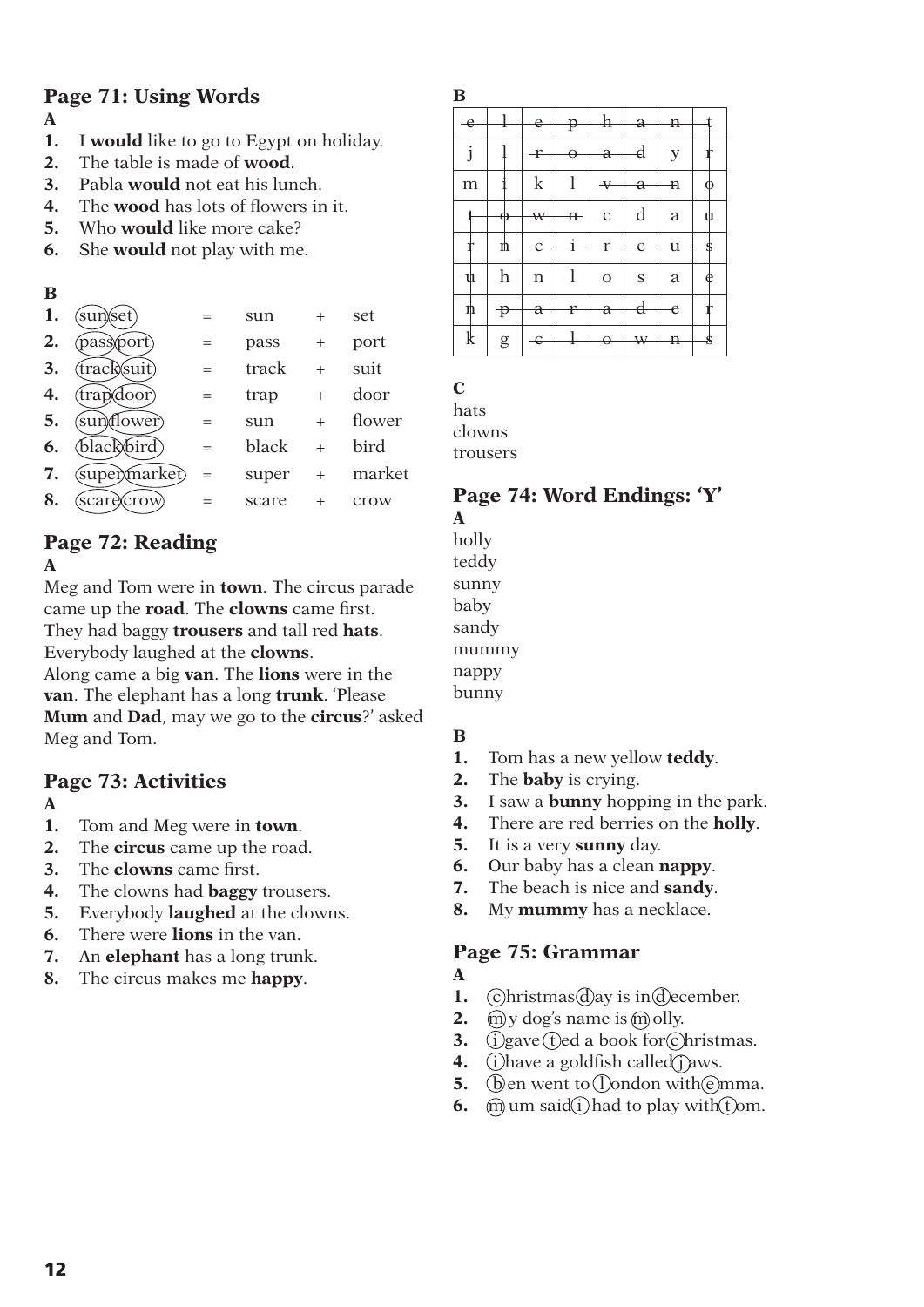### **B**

- **1.** What did the rabbit say to the fox?
- **2.** I have an apple for my lunch.
- **3.** Why did the chicken cross the road?
- **4.** When will the hedgehog wake up?

### **C**

- **1.** They put on **their** coats.
- **2.** The rabbit is over **there**.
- **3.** We are going **there** on Monday.
- **4.** I see a mouse over **there**.
- **5.** I like **their** teacher.
- **6. Their** cat's had kittens.

# **Page 77: Activities**

- **A**
- **1.** They took the donkey to market.
- **2.** Everyone laughed at them.
- **3.** Later they met a farmer.
- **4.** They walked behind the donkey.

### **B**

donkey old man

son

market

farmer girls

# **Page 78: Phonics**

**A**

drum star

frog

sock

flag

king

ring

bell well

mask

holly

### **Page 79: Grammar**

- **A**
- **1.** Pancho's birthday is in December.
- **2.** My friend's name is Molly.
- **3.** I gave Ted a book on Friday.
- **4.** Mum said I had to play with Ramesh.
- **5.** Ben went to Mombasa with Emma.

### **B**

- **1.** The goldfish bowl is over **there**.
- **2.** The children went to the park on **their** bikes.
- **3. Their** dog had puppies.
- **4.** I see a cat over **there**.
- **5. There** is a frog in **their** garden pond.

## **Page 80: Puzzle Page**

**A**

Across:

- **1.** bucket
- **6.** chicks
- **7.** sheep **8.** dog
- 
- **9.** eggs
- **11.** cat

Down:

- **1.** brush
- **2.** tractor
- **3.** ship
- **4.** ink
- **5.** hens
- **10.** goat